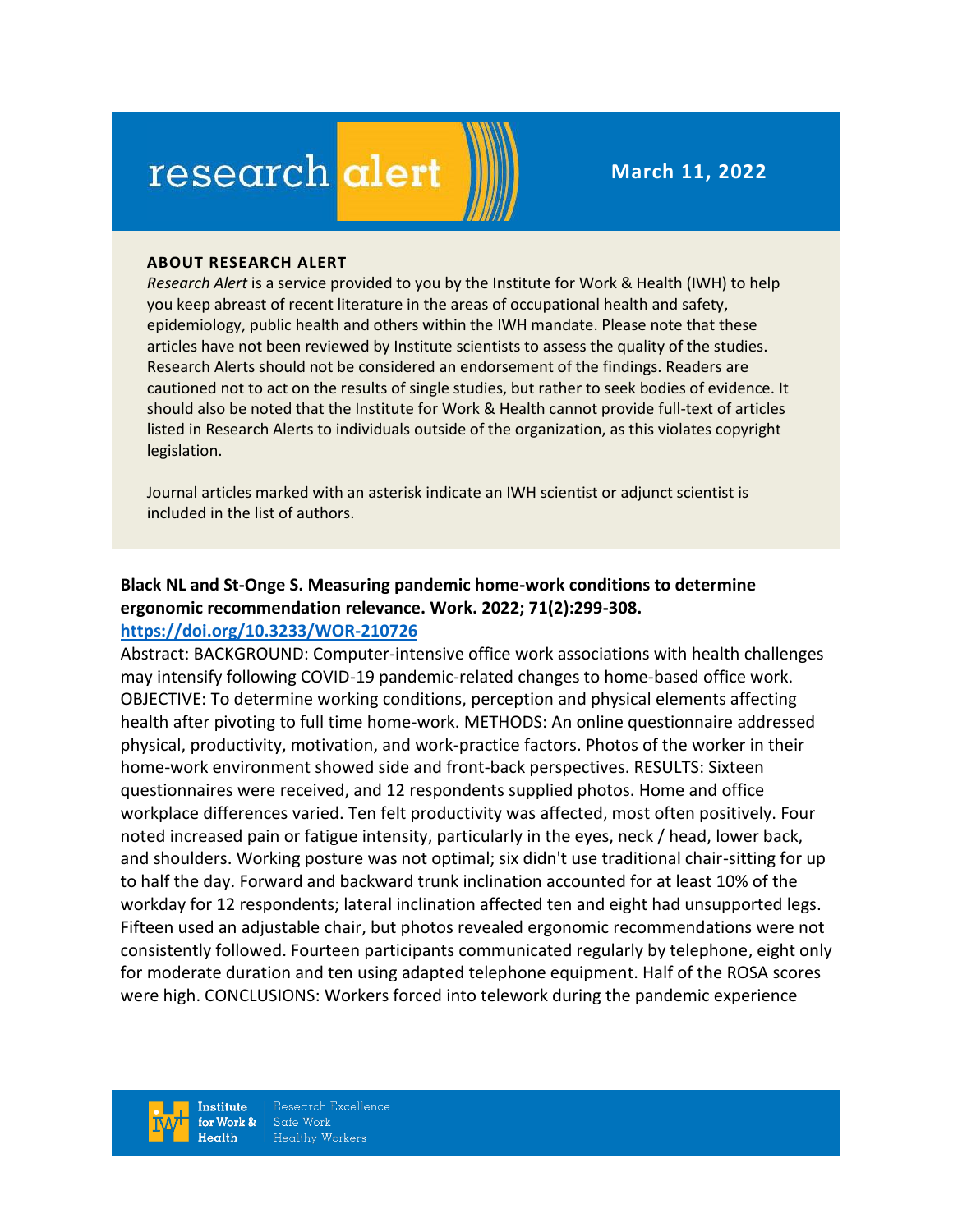positive and negative impacts. Postures vary more than in offices, potentially increasing health risk

# **Christopherson RM, Fadyl JK, and Lewis GN. Return-to-work expectations and workplace supports in New Zealand: injured workers' perspectives. Disability and Rehabilitation. 2022; 44(5):702-709.**

## **<https://doi.org/10.1080/09638288.2020.1776775>**

Abstract: AIM: Work-disability following musculoskeletal injury causes a significant burden for individuals and healthcare systems. Research into work-disability prevention has investigated the ability of psychosocial factors to predict return-to-work in workers with musculoskeletal injuries. Recent research indicates that both return-to-work expectations and workplace supports influence return-to-work outcome. However, how these mechanisms operate to influence outcome is still largely unknown. METHODS: We undertook a qualitative study involving semi-structured interviews with workers from diverse backgrounds who were undergoing vocational rehabilitation in New Zealand following a musculoskeletal injury. Interviews investigated the injured workers' experiences of workplace supports and asked indepth about what contributed to their expectations of returning to work. Thematic analysis was used to analyse and interpret the data. FINDINGS: Analysis identified four key themes. We found that what workplace supports were offered and how they were taken up was related to systemic factors, and trust. We also identified a link between the offer of support from the workplace and return-to-work expectations. Finally, the actions of workers' compensation and healthcare providers during workers' recovery were reported to influence supports, expectations and the confidence injured workers experienced in their return-towork outcome in both overt and subtle ways. CONCLUSION: This study indicated that actions of the workplace, healthcare providers and workers' compensation parties can all influence workplace supports, return-to-work expectations and return-to-work outcome. These findings therefore implicate the actions of these stakeholders in work-disability prevention efforts. IMPLICATIONS FOR REHABILITATION Positive return-to-work expectations are increasingly shown by research to be related to positive return-to-work outcomes for injured workers. Trust between the worker and the company can underpin the provision of supports for return-to-work, which in turn can influence worker confidence and expectations of return-to-work. Consideration of workplace culture and relationships when healthcare providers interact with employers can be crucial in fostering trust and enabling appropriate workplace supports. The ways in which workers compensation processes are executed can also affect workplace relationships, and therefore influence the provision of appropriate return-to-work supports

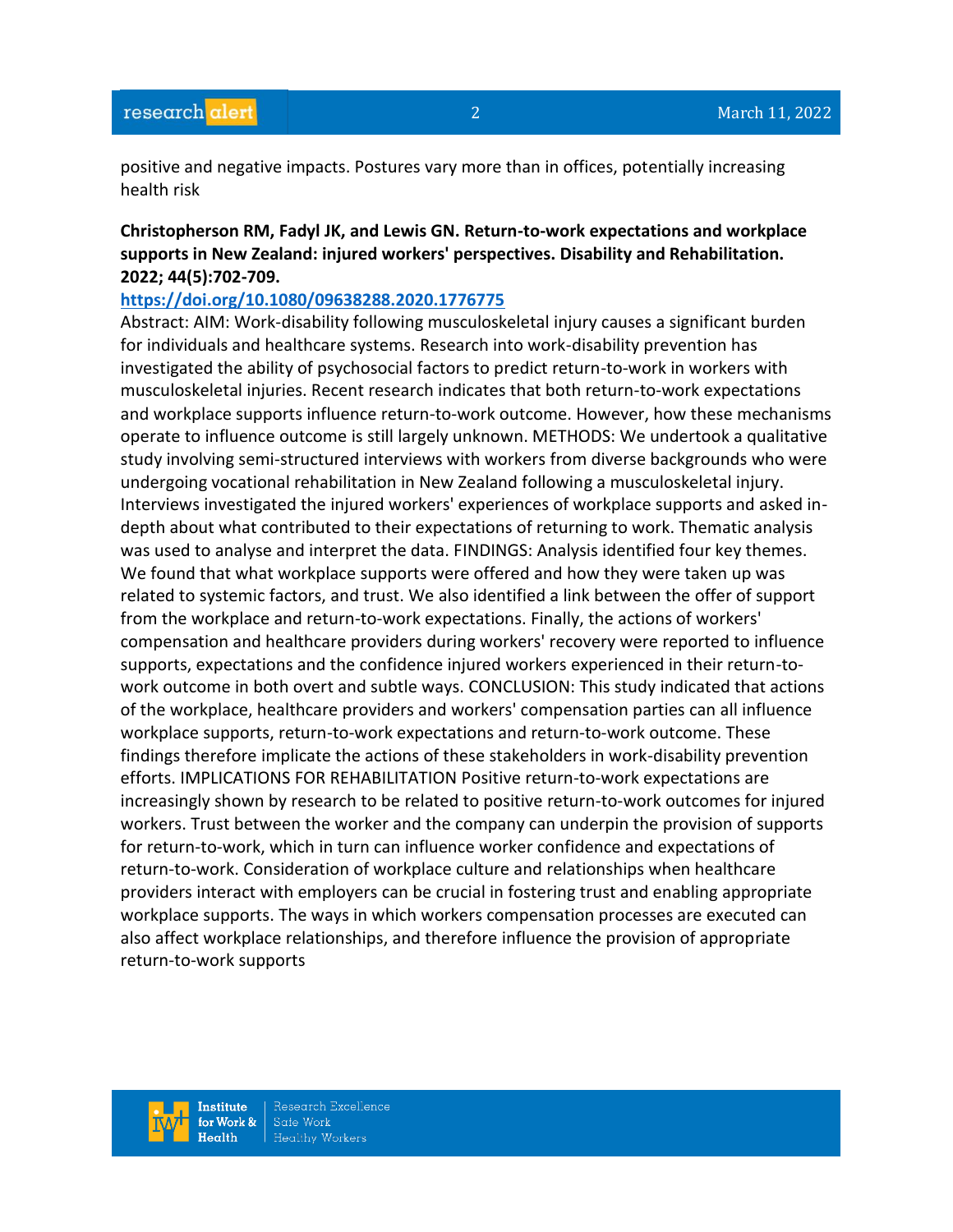# **Cook JA, Swarbrick M, Boss KA, Steigman PJ, Nemec P, Jonikas JA, et al. The importance of employment to workers with preexisting behavioral health disorders during the COVID-19 pandemic. Psychiatric Rehabilitation Journal. 2022; 45(1):11-17.**

### **<https://doi.org/10.1037/prj0000499>**

Abstract: OBJECTIVE: Little is known about the employment experiences of people with preexisting behavioral health conditions during the coronavirus disease of 2019 (COVID-19) pandemic, despite the recognized importance of work for this group. METHOD: Two hundred and seventy two adults with behavioral health conditions, recruited through statewide mental health networks in NJ and NY, completed an online survey in April-May 2020. Multivariable analysis examined the effects of sleep and dietary changes, COVID-19 exposure, anxiety (Generalized Anxiety Disorder-2), and depressive symptoms (Patient Health Questionnaire-2) on employment status and job changes. Respondents' open-ended descriptions of pandemic-related changes in employment were analyzed using the constant comparative method. RESULTS: Two-thirds (65%) were employed, only 4% became unemployed, and 29% reported changes in their jobs as a result of the pandemic. In logistic regression analysis controlling for age, race, education and gender, workers were more likely than nonworkers to report altered eating and sleeping habits, but not greater anxiety or depression. However, those whose jobs changed were more likely to report COVID-19 exposure, altered sleep patterns, clinically significant anxiety symptoms, and both anxiety and depressive symptoms compared to those whose jobs had not changed. Qualitative analysis revealed work's positive impact (pride in job performance, using new skills, feeling safer working from home) and its negative effects (lifestyle disruption, worry about job security, isolation from coworkers). CONCLUSIONS AND IMPLICATIONS FOR PRACTICE: This is the first study to suggest the important role that work played for people with preexisting behavioral health disorders during the pandemic, with both positive and negative influences, and important implications for services and supports. (PsycInfo Database Record (c) 2022 APA, all rights reserved)

# **Cuello-Garcia CA, Santesso N, Morgan RL, Verbeek J, Thayer K, Ansari MT, et al. GRADE guidance 24 optimizing the integration of randomized and non-randomized studies of interventions in evidence syntheses and health guidelines. Journal of Clinical Epidemiology. 2022; 142:200-208.**

#### **<https://doi.org/10.1016/j.jclinepi.2021.11.026> [open access]**

Abstract: BACKGROUND AND OBJECTIVE: This is the 24th in the ongoing series of articles describing the GRADE approach for assessing the certainty of a body of evidence in systematic reviews and health technology assessments and how to move from evidence to recommendations in guidelines. METHODS: Guideline developers and authors of systematic reviews and other evidence syntheses use randomized controlled studies (RCTs) and nonrandomized studies of interventions (NRSI) as sources of evidence for questions about health interventions. RCTs with low risk of bias are the most trustworthy source of evidence for estimating relative effects of interventions because of protection against confounding and

**Institute** for Work &  $Health$ 

Research Excellence Safe Work **Healthy Workers**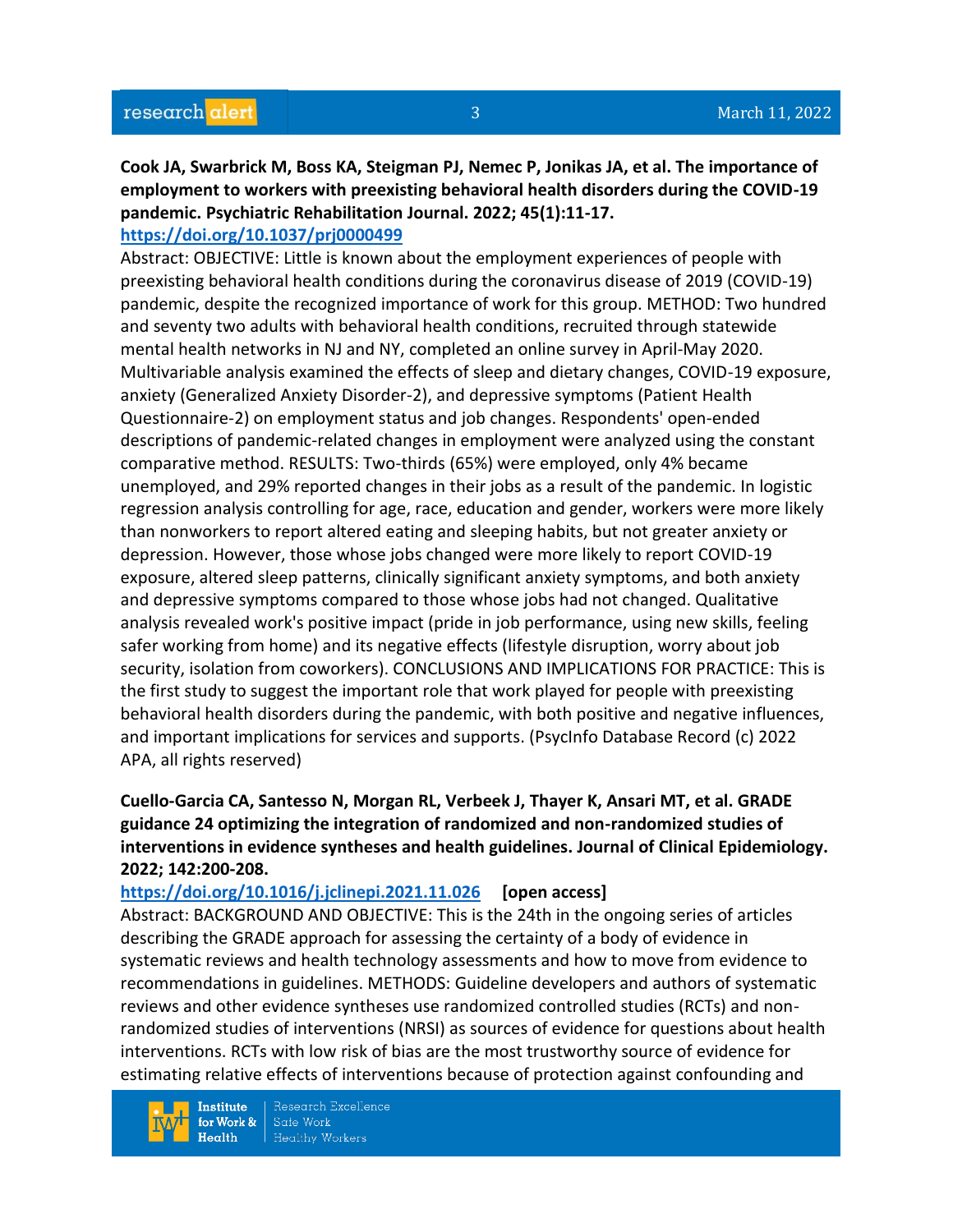other biases. However, in several instances, NRSI can still provide valuable information as complementary, sequential, or replacement evidence for RCTs. RESULTS: In this article we offer guidance on the decision regarding when to search for and include either or both types of studies in systematic reviews to inform health recommendations. CONCLUSION: This work aims to help methodologists in review teams, technology assessors, guideline panelists, and anyone conducting evidence syntheses using GRADE

**Dorstyn D, Oxlad M, Roberts R, Murphy G, Potter E, Kneebone I, et al. MS JobSeek: a pilot randomized controlled trial of an online peer discussion forum for job-seekers with multiple sclerosis. Journal of Vocational Rehabilitation. 2022; 56(1):81-91. <https://doi.org/10.3233/JVR-211174>** 

**Gicheva D. Altruism and burnout: long hours in the teaching profession. ILR Review. 2022; 75(2):427-457.** 

## **<https://doi.org/10.1177/0019793920981055>**

**Hartikainen E, Solovieva S, Viikari-Juntura E, and Leinonen T. Associations of employment sector and occupational exposures with full and part-time sickness absence: random and fixed effects analyses on panel data. Scandinavian Journal of Work, Environment & Health. 2022; 48(2):148-157.** 

## **<https://doi.org/10.5271/sjweh.4003> [open access]**

Abstract: OBJECTIVE: We aimed to investigate the influence of unobserved individual characteristics in explaining the effects of work-related factors on full (fSA) and part-time sickness absence (pSA). METHODS: We used register-based panel data for the period 2005- 2016 on a 70% random sample of the Finnish working-age population. The relationships between employment sector and occupational exposures (% exposed to physically heavy work and job control score based on job exposure matrices) and the annual onset of fSA and pSA were investigated among men and women. First, random effects (RE) models were applied controlling for observed sociodemographic factors and then fixed effects (FE) models that examine within-individual changes over time and thereby further account for unobserved time-invariant individual characteristics. RESULTS: In the RE analyses, public employment sector, physically heavy work and lower job control each increased the use of fSA and pSA among both genders. When unobserved individual characteristics were controlled for with the FE models, the effects on fSA attenuated. For pSA, the effects of employment sector and physical heaviness of work among women even reversed. The effect of lower job control on pSA remained especially among women. CONCLUSIONS: The role of individuals' unobserved characteristics in explaining the effects of work-related factors on SA should not be neglected. The effects of work-related factors are likely to be overestimated when using traditional approaches that do not account for unobserved confounding, ie, selection of individuals with a high likelihood of SA into particular work environments

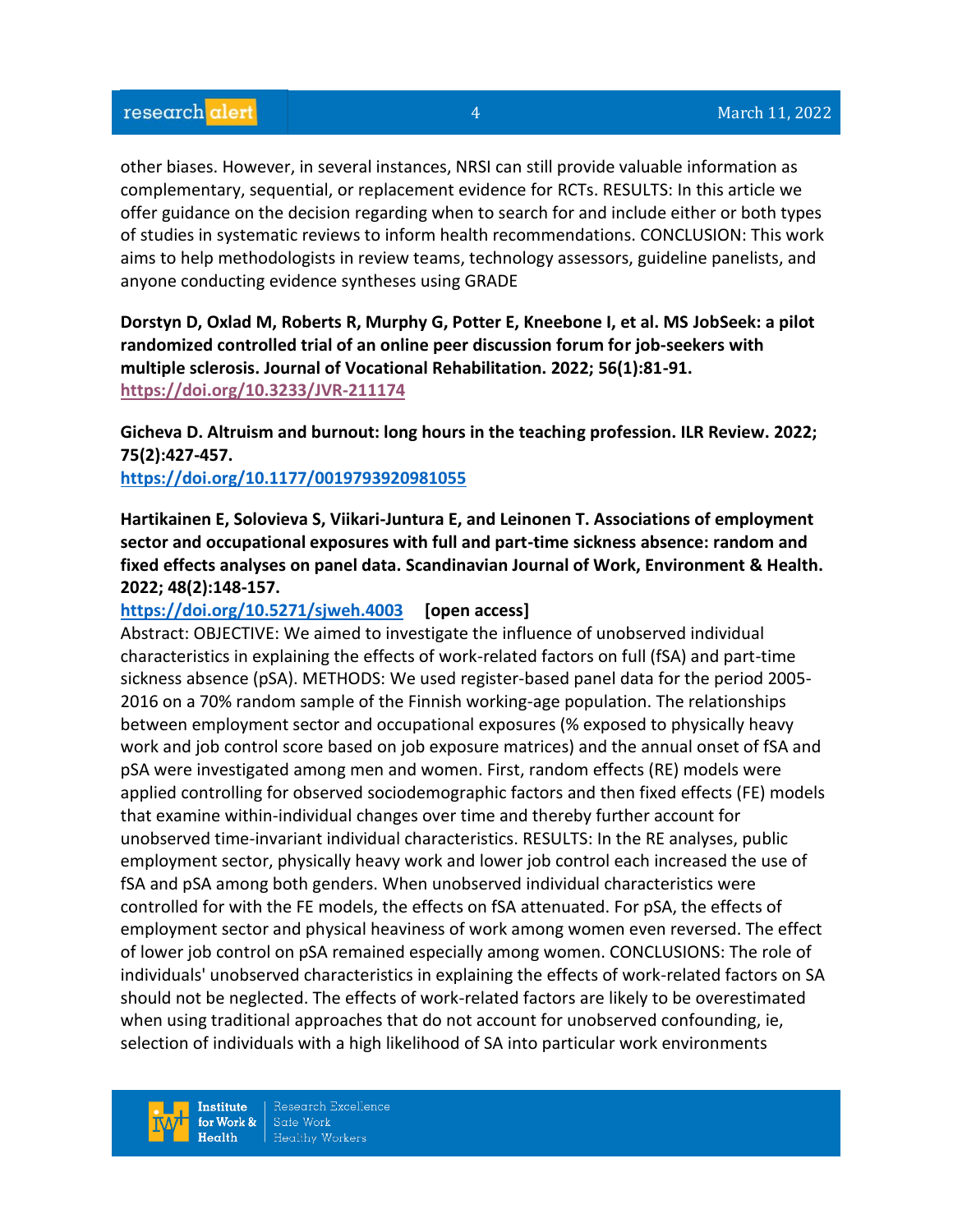# research alert

**Humphreys K, Shover CL, Andrews CM, Bohnert ASB, Brandeau ML, Caulkins JP, et al. Responding to the opioid crisis in North America and beyond: recommendations of the Stanford-Lancet Commission. Lancet. 2022; 399(10324):555-604. [https://doi.org/10.1016/S0140-6736\(21\)02252-2](https://doi.org/10.1016/S0140-6736(21)02252-2)** 

**Kluay-On P and Chaikumarn M. Construct validity, internal consistency and test-retest reliability of ergonomic risk assessment for musculoskeletal disorders in office workers (ERAMO). Theoretical Issues in Ergonomics Science. 2022; 23(1):121-130. <https://doi.org/10.1080/1463922X.2021.1922780>** 

**Krisi M, Eckhaus E, and Nagar R. Developing a multilevel scale to assess retention of workers with disabilities. Journal of Occupational Rehabilitation. 2022; 32(1):138-146. <https://doi.org/10.1007/s10926-021-09984-5>** 

Abstract: Purpose Persons with disabilities (PwD) face difficulties in employment. Despite extensive research on PwD in the workplace, there is lack of research on the factors behind retaining or terminating the job of a PwD. This study aims to address this gap by developing the Retaining Workers with Disability (RWD) model. Method Predicated on 1032 respondents with employment decision authority, we performed exploratory factor analysis (EFA) followed by confirmatory factor analysis (CFA) for convergent and discriminant validity of the RWD model. Next, we developed the two-rank model RWD-II and employed CFA for validation. Results We presented a dual-facet measurement tool for assessing employer attitudes towards retaining PwD in the workplace. Two dominant factors were measured, direct and indirect work-related items. Indices for both models (one and two-rank) showed a good fit. Conclusion Our study highlighted two major factors influencing managers in the decision-making process of retaining workers with disabilities as follows: direct and indirect work-related concerns. The measure was validated using the RWD scale. By providing the tool to identify attitudes towards PwD work retention, we offer the first step in identifying and changing a negative approach toward this population in the workplace. Practical contributions are discussed

# **Li L, Rohlin S, and Singleton P. Labor unions and workplace safety. ILR Review. 2022; 75(2):402-426.**

**<https://doi.org/10.1177/0019793920958417>** 

**Quinn TD, Kline CE, Nagle F, Radonovich LJ, and Barone GB. Physical activity in the workplace: does just working meet activity recommendations? Workplace Health & Safety. 2022; 70(2):81-89.** 

## **<https://doi.org/10.1177/21650799211055174>**

Abstract: Background: The physical activity (PA) health paradox hypothesizes that occupational physical activity (OPA) and leisure time PA have differential cardiovascular health effects due to increased cardiovascular load without adequate recovery; however,

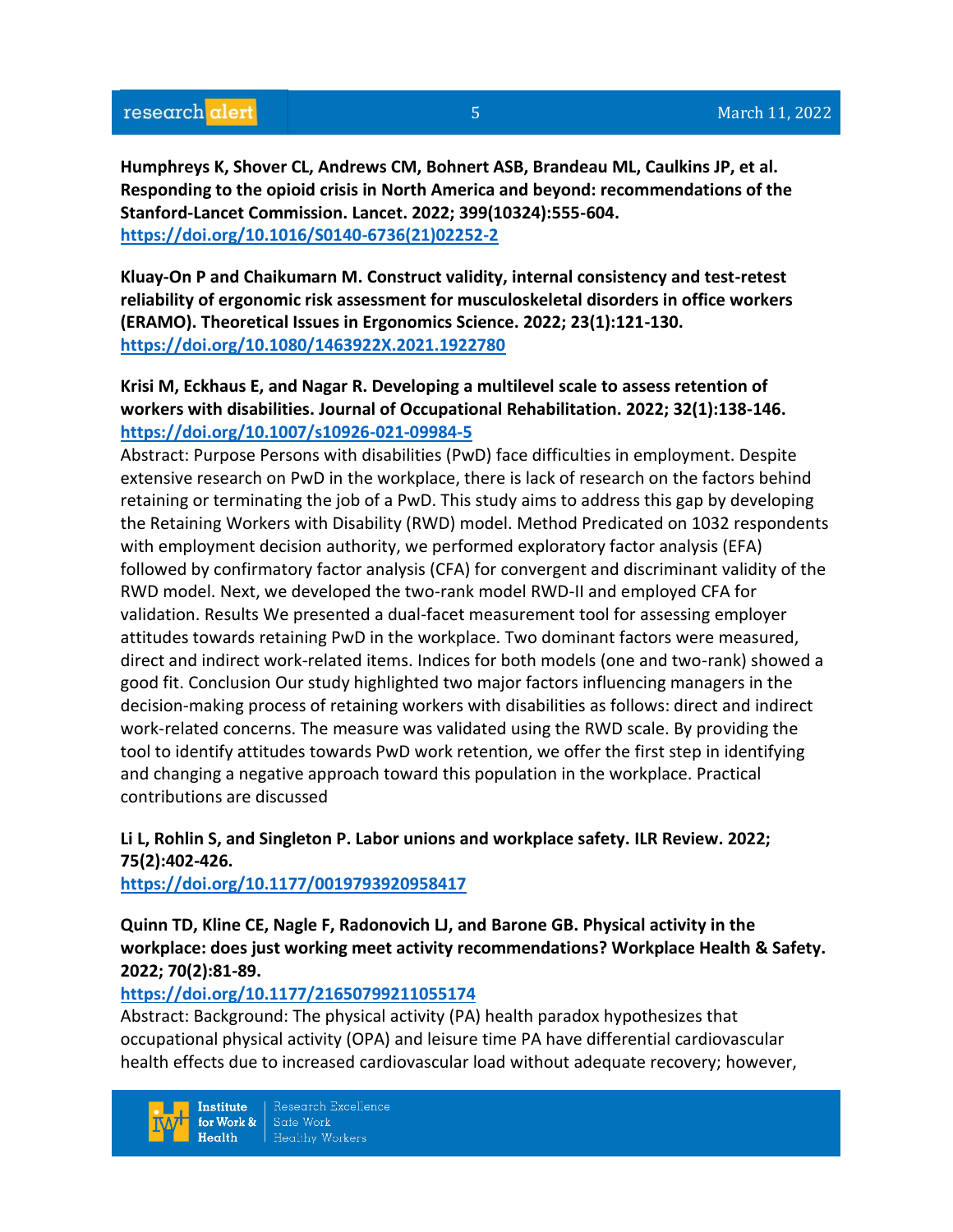research describing worker PA lacks high-quality objective OPA measurement. This study aimed to objectively describe PA profiles of men reporting high OPA and make comparisons to aerobic PA and OPA recommendations. Methods: Male food service, material moving, health care, or maintenance workers wore activity (ActiGraph® and activPAL®) and heart rate monitors for 7 days. Participants recorded work, non-work, and sleep times in a diary. PA was operationalized as time spent in sedentary behavior, upright time, light, moderate, vigorous, and moderate-to-vigorous PA during work and non-work hours. PA profiles were described and compared with Centers for Disease Control and Prevention aerobic PA guidelines (=21.4 minute/day) and OPA recommendations (<30 minute/hour upright and intensity of <30% heart rate reserve). Findings: Nineteen male workers (68% White, age = 46.6±7.9 years) were more active on workdays than non-workdays (sedentary: 492.3 vs. 629.7 minute/day; upright: 462.4 vs. 325.2 minute/day; moderate-to-vigorous PA: 72.4 vs. 41.5 minute/day, respectively; all p < .05). Most participants (17/19) achieved aerobic PA guidelines across all days with more achieving on workdays (19/19) than non-workdays (13/19). OPA often exceeded recommended limits with participants accumulating 39.6±12.2 minutes/work hour upright and 30.3±25.9% of working time >30% heart rate reserve. Conclusions/Application to Practice: Male workers reporting high OPA typically met aerobic PA guidelines but exceeded recommended OPA limits. The long-term health implications of such activity profiles should be investigated.

# **Reul NK, Gray Z, Braid BB, and Leland MA. Tuberculosis screening in silica-exposed workers : developing a tool for health care providers. Public Health Reports. 2022; 137(2):244-254. <https://doi.org/10.1177/00333549211041584>**

Abstract: Both the Occupational Safety and Health Administration and Washington State require safety and health protections for workers exposed to respirable crystalline silica, including tuberculosis (TB) screening as part of occupational medical surveillance. We describe the creation of a TB screening tool for silica-exposed workers receiving regulated medical surveillance examinations in Washington State. The tool provides relevant clinical recommendations to assist health care providers and public health practitioners who choose to use the tool when performing such examinations. A cross-disciplinary team at the Washington State Department of Labor and Industries created the TB screening tool to help health care providers identify silica-exposed workers who should receive a comprehensive evaluation for active TB disease and workers who should or must receive testing for latent TB infection. The Washington State Adult Tuberculosis Screening Tool for Workers Exposed to Respirable Crystalline Silica benefits occupational and respiratory clinicians and public health practitioners by aiding both the individual- and population-level delivery of occupational health and TB screening services to silica-exposed workers receiving required medical surveillance examinations

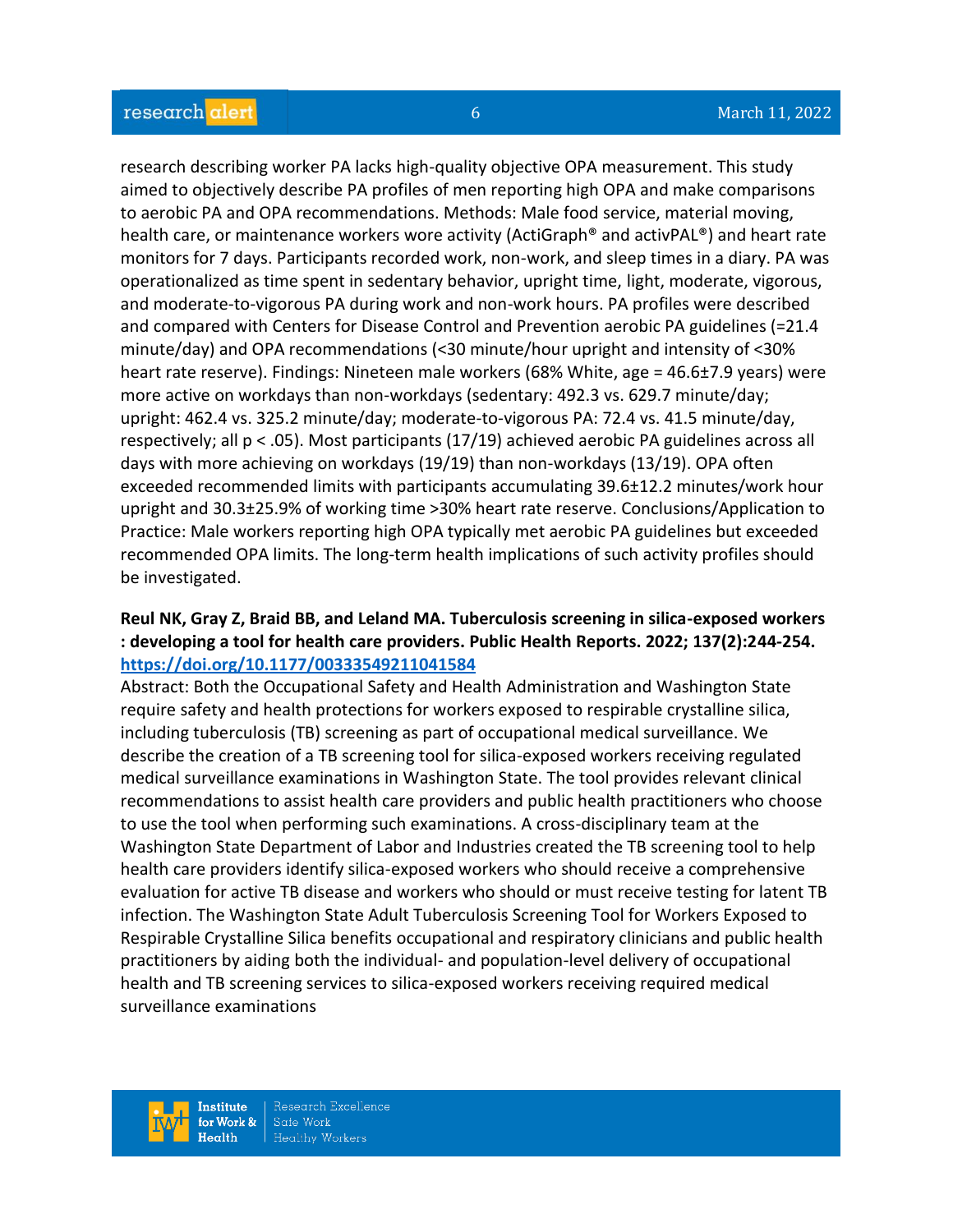# **Sejbaek CS, Flachs EM, Caroe TK, Meye HW, Frederiksen M, Frydendall KB, et al. Professional cleaning and risk of asthma: a Danish nationwide register-based study. Scandinavian Journal of Work, Environment & Health. 2022; 48(2):127-136. <https://doi.org/10.5271/sjweh.3997> [open access]**

Abstract: OBJECTIVE: This study aimed to investigate the risk of asthma among professional cleaners in a nationwide population-based study. METHODS: Professional cleaners, aged 16- 50 years, were identified according to the yearly assigned administrative job and industrial codes in a register-based, matched cohort study with other manual workers as references (1995-2016). Asthma was defined from national registers based on hospitalization and medication. Associations between recent and cumulative cleaning years and risk of asthma were estimated using Poisson regression, first in a full cohort and then in an inception cohort, among workers aged 16-20 years at the start of follow-up. RESULTS: The risk of asthma was not increased for recent cleaning compared to references [adjusted incidence rate ratio (IRRadj) 1.02 [95% confidence interval (CI) 0.99-1.04]. Similar results were seen for the inception cohort, where cumulative years of cleaning were associated with increased risk of asthma, more prominent for the group with the maximum of six years of cleaning IRRadj 2.53 (95% CI 1.38-4.64). Cumulative years of cleaning were associated with decreased risk of asthma, more pronounced for the maximum of ten compared to one year of cleaning [IRRadj 0.74 (95% CI 0.63-0.88)]. CONCLUSIONS: Asthma risk was increased in the inception cohort for cumulative years of cleaning but decreased in the full cohort. We could not confirm that recent work within cleaning was associated with increased risk of asthma. This may be due to healthy worker bias. Thus, we cannot rule out that long-term professional cleaning may be associated with increased risk of asthma

# **Shaw WS, McLellan RK, Besen E, Namazi S, Nicholas MK, Dugan AG, et al. A worksite selfmanagement program for workers with chronic health conditions improves worker engagement and retention, but not workplace function. Journal of Occupational Rehabilitation. 2022; 32(1):77-86.**

## **<https://doi.org/10.1007/s10926-021-09983-6> [open access]**

Abstract: Purpose An increasing number of workers in the US have chronic health conditions that limit their ability to work, and few worksite interventions have been tested to improve worker coping and problem solving at work. The purpose of this study was to evaluate a worksite-based health self-management program designed to improve workplace function among workers with chronic health conditions. Methods We conducted a randomized, controlled trial of a worksite self-management program ("Manage at Work") (clinicaltrials.gov #NCT01978392) for workers with chronic health conditions (N = 119; 82% female, ages 20- 69). Most workers were recruited from the health care or light manufacturing industry sectors. Workers attended a 5-session, facilitated psychoeducational program using concepts of health self-management, self-efficacy, ergonomics, and communication. Changes on outcomes of work engagement, work limitation, job satisfaction, work fatigue, work selfefficacy, days absent, and turnover intention at 6-month follow-up were compared to wait-

**Institute** for Work &  $Health$ 

Research Excellence Safe Work **Healthy Workers**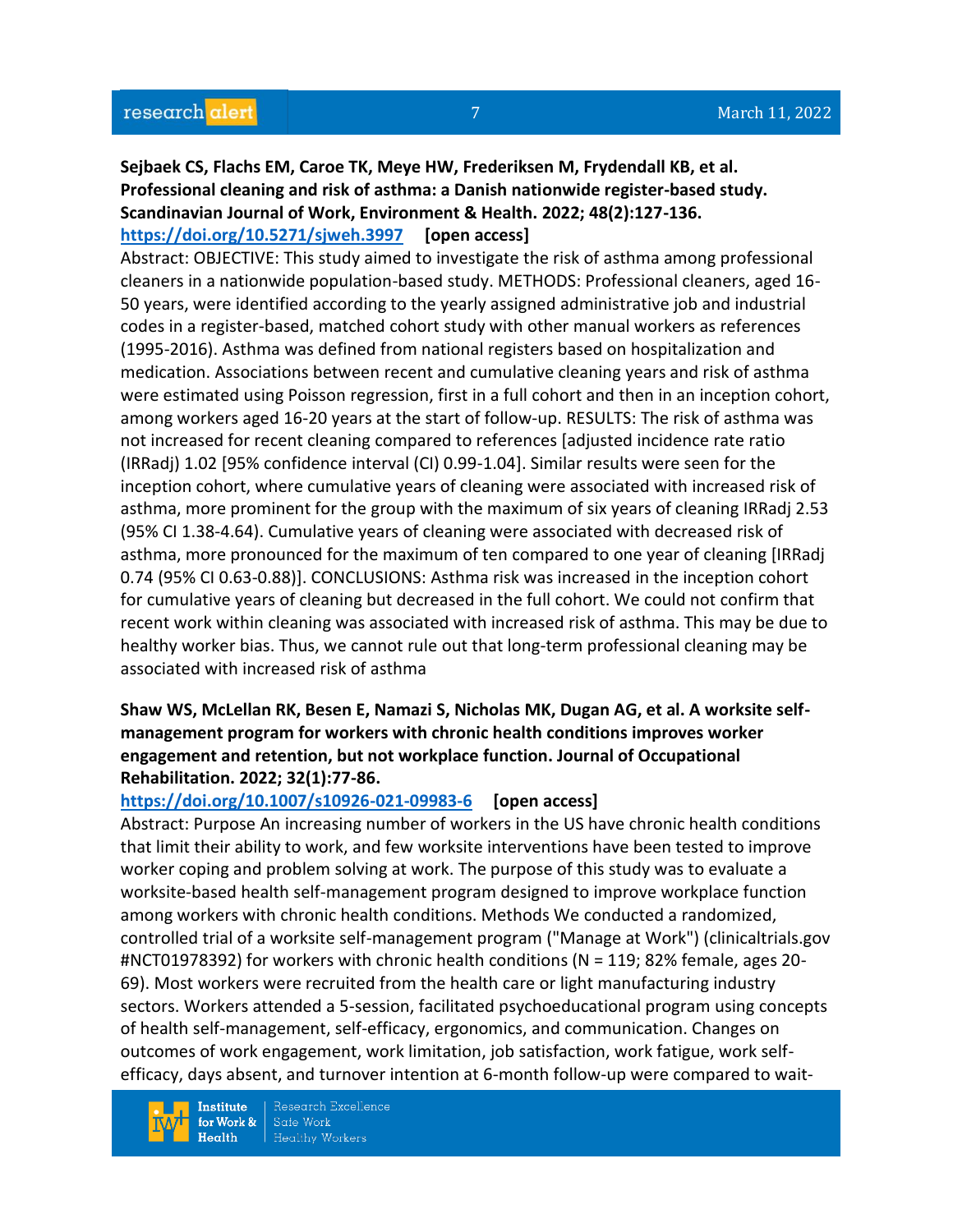list controls. Results The most prevalent chronic health conditions were musculoskeletal pain, headaches, vision problems, gastrointestinal disorders, respiratory disorders, and mental health disorders. The self-management program showed greater improvement in work engagement and turnover intent at 6-month follow-up, but there was no evidence of a parallel reduction in perceived work limitation. Trends for improved outcomes of work selfefficacy, job satisfaction, and work fatigue in the intervention group did not reach statistical significance in a group x time interaction test. Conclusions Offering a worksite selfmanagement program to workers with chronic health conditions may be a feasible and beneficial strategy to engage and retain skilled workers who are risking disability. Clinical trial registration: Clinicaltrials.gov #NCT01978392.

# **Vranjes I, Notelaers G, and Salin D. Putting workplace bullying in context: the role of highinvolvement work practices in the relationship between job demands, job resources, and bullying exposure. Journal of Occupational Health Psychology. 2022; 27(1):136-151. <https://doi.org/10.1037/ocp0000315>**

Abstract: Previous research has demonstrated the crucial association between employee stressors and workplace bullying. In this article, we argue that a nurturing organizational context will protect employees from exposure to workplace bullying and will interact with individual demands and resources known to have effect on exposure to bullying in the workplace. In specific, we look at high-involvement work practices (HIWPs)-which include participation, information-sharing, competence development, and rewards. Multilevel analyses on the data from 28,923 Belgian employees from 144 organizations show that organization-level HIWPs are negatively associated with bullying exposure. Moreover, HIWPs interact with individually experienced job demands and resources, by decreasing the association between employee work pressure and bullying and by somewhat compensating for the lack of experienced social support from colleagues at work. HIWPs did not moderate the relationship between employee job insecurity and bullying and social support from the supervisor and bullying. These findings highlight the important role HIWPs can play in protecting employees from workplace bullying, while also suggesting the difficulty of compensating for certain individual risk factors. (PsycInfo Database Record (c) 2022 APA, all rights reserved)

# **Williams K, Cherrie JW, Dobbie J, and Agius RM. The development of a COVID-19 control measures risk matrix for occupational hygiene protective measures. Annals of Work Exposures and Health. 2022; 66(2):269-275.**

## **<https://doi.org/10.1093/annweh/wxab050> [open access]**

Abstract: The British Occupational Hygiene Society (BOHS) COVID-19 Working Group developed a control banding matrix to provide guidance for employers and others to help assess the risks of COVID-19 infection during the pandemic. The matrix was based on occupational hygiene principles and the judgement of the occupational health practitioners involved; since objective data on workers' exposure were unavailable. Users of the matrix



Research Excellence Safe Work **Healthy Workers**